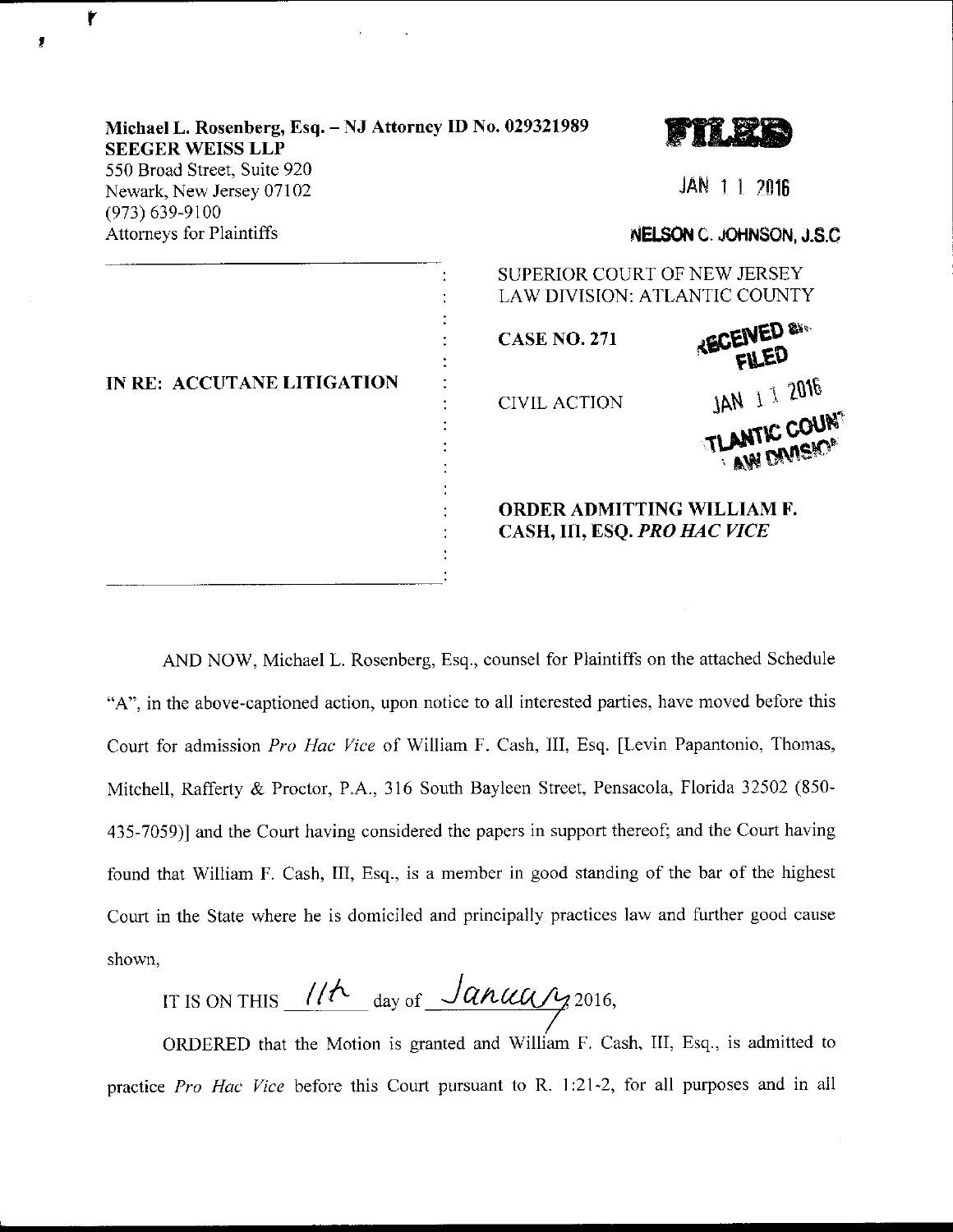proceedings in connection with all actions listed on Schedule "A" annexed hereto, in the same manner as an attomey who is admitted to practice in this State and is domiciled and maintains an office for the practice of law in the State of New Jersey, provided that he shall:

- 1. abide by the Rules of Court for the State of New Jersey, including all disciplinary rules;
- 2. consent to the appointment of the Clerk of the Supreme Court as an agent upon whom service of process may be made for all actions against him and his firm that may arise out of his participation in this matter;
- 3. notify the Court immediately of any matter affecting his standing before this Court; and
- 4. have all pleadings and other papers filed in this Court signed by an attorney-atlaw of this Court employed by the firm of Seeger Weiss LLP, who shall be responsible for the conduct of William F. Cash, III, Esq., and it is further

ORDERED William F. Cash, III, Esq., shall make payment of fees as provided in the

New Jersey Rules of Court, R. 1:28-1(b), 1:28-2 and 1:28b-1(e), within thirty (30) days of the

date of this order, and it is further

Ý

ORDERED that the Clerk of this Court shall forward a copy of this Order to the

Treasurer of the New Jersey Fund for Client Protection; and it is further

ORDERED that copies of this Order shall be served by attorneys for Plaintiffs on the attached Schedule "A", upon counsel for the defendants within seven (7) days of the receipt thereof.

m C Sol

TON, NELSON C. JOHNSON, J.S.C.